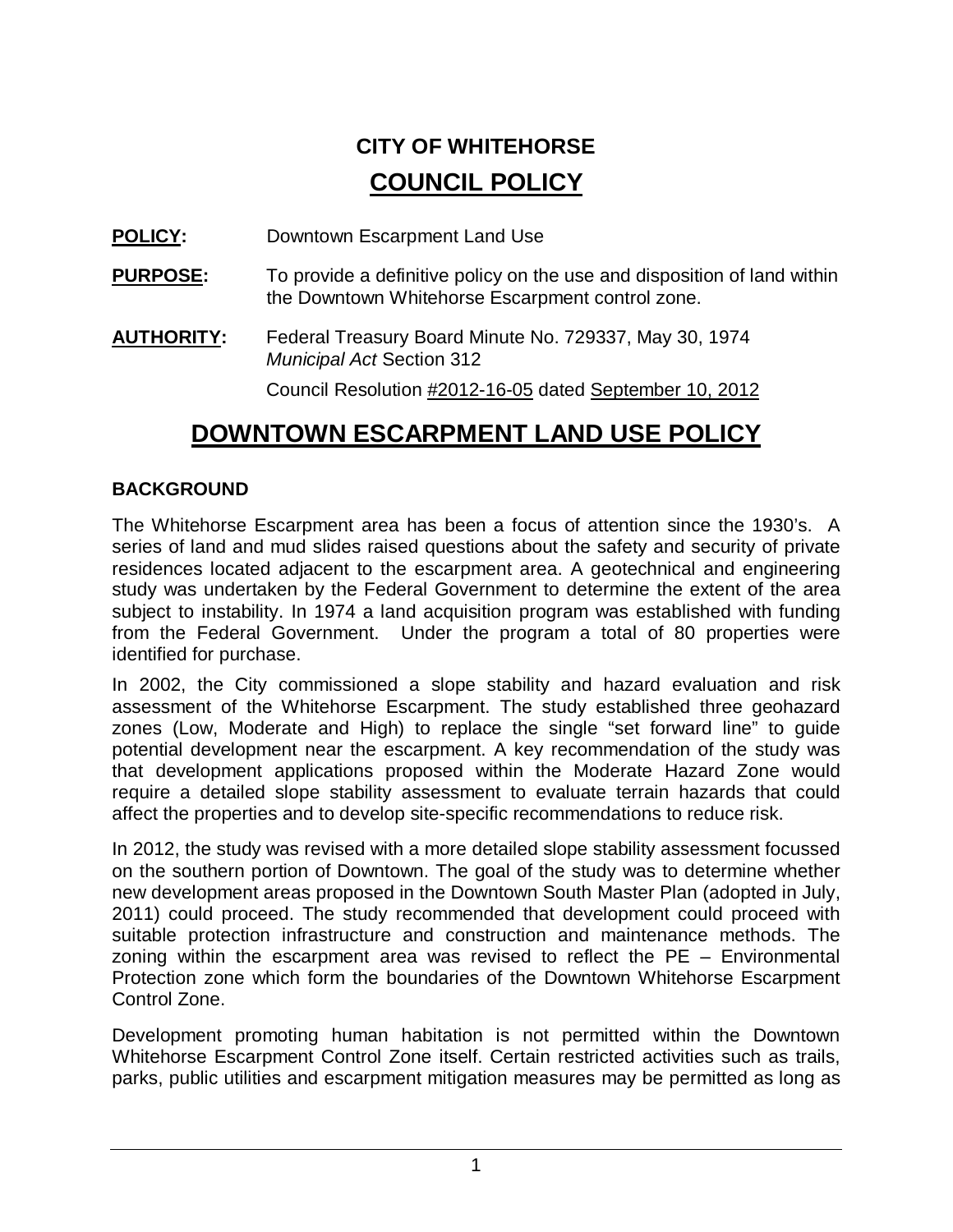they are supported in the City's Official Community Plan, Zoning Bylaw, and the Downtown Escarpment Land Use Policy.

#### **POLICY STATEMENT**

To establish guidelines for the use of land within the Downtown Whitehorse Escarpment Control Zone

#### **OBJECTIVE**

To provide a clear statement of the permitted uses for land within the Downtown Whitehorse Escarpment Control Zone as shown on the sketch attached hereto as Appendix "A".

#### **DEFINITIONS**

In this policy,

*City* – means the Corporation of the City of Whitehorse.

**Community garden** – means the use of land by a registered organization such as a community association, condominium corporation, or non-profit group for cultivating or growing plants. Greenhouses may be permitted subject to Council approval.

*Council* – means the duly elected Council of the City of Whitehorse.

*Official Community Plan (OCP) – means the City of Whitehorse Official Community* Plan adopted by City Council.

**Parking lot** – means the use of land and premises for temporary parking of more than one vehicle by the public at large.

*Parks* –means any public outdoor area or lot set aside specifically for passive or active recreation including buffers, environmental protection areas, greenbelts, nature interpretation areas, playgrounds, trails, staircases, tot-lots, walkways, and similar uses.

**Public utilities** – means buildings, facilities, or equipment whether owned or operated by or for the City, or by a corporation or commission, which furnishes services and facilities available to or for the use of all the inhabitants of the City, including but not limited to pump houses; lift stations; water, sewer and storm mains; ditches; berms; storm or groundwater collection ponds; electrical and telecommunication infrastructure; and public roads.

*Trails* – means a path or track used for recreational purposes that provides a visibly apparent route to follow through the landscape, including any structures associated with them such as bridges, boardwalks, viewing decks, stairs, interpretive signage and lighting. Trails may be multi-use and designed for non-motorized activities including walking, jogging, biking, cross-country skiing, rollerblading, and skateboarding.

*Whitehorse Escarpment Control Zone (Escarpment Control Zone)* – means the area comprising the exposed slope located directly west of Downtown Whitehorse. The limits of the control zone are shown on the attached Appendix "A".

**Zoning Bylaw** – means the City of Whitehorse Zoning Bylaw adopted by City Council.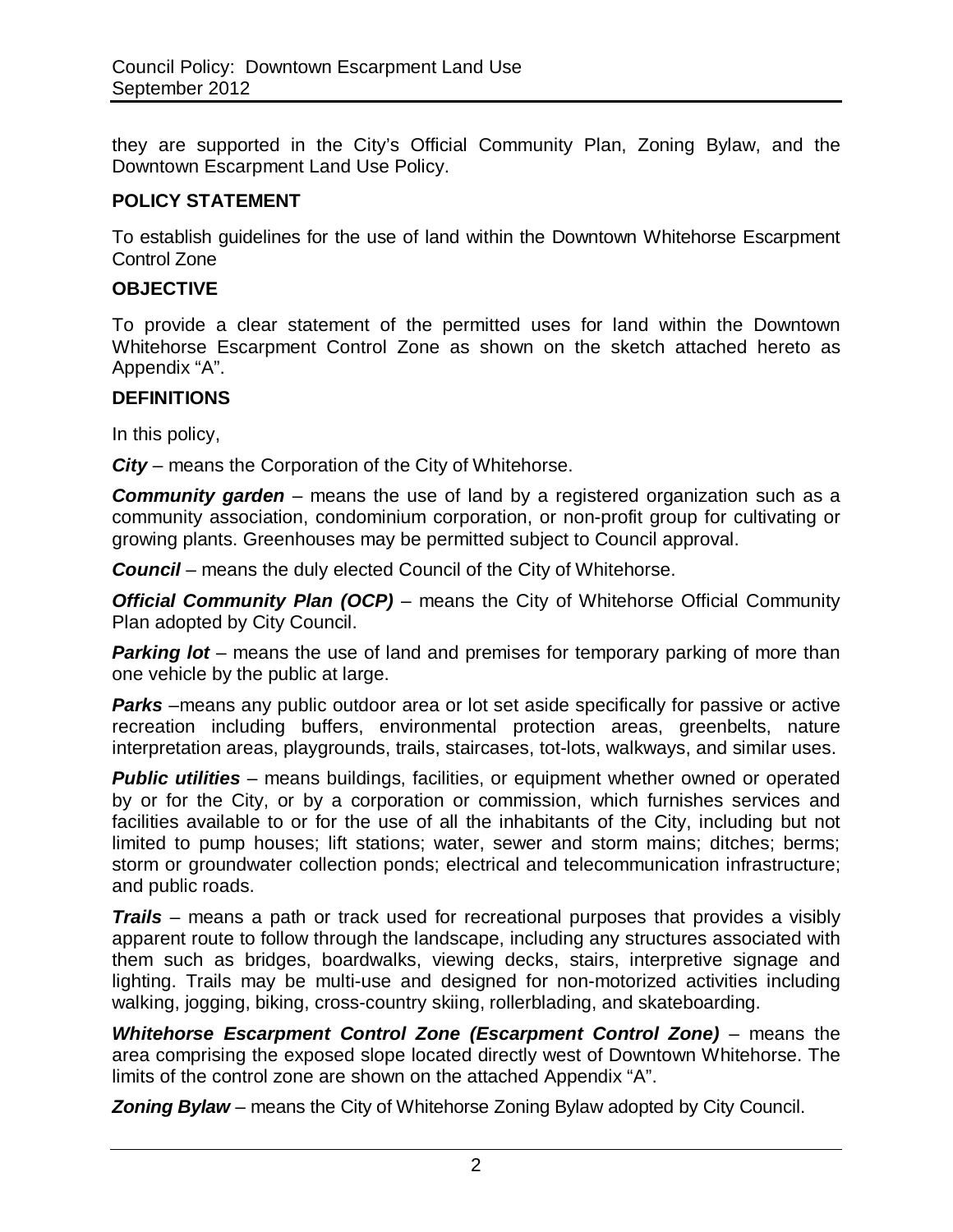## **RESPONSIBILITIES**

- 1. City Council shall:
	- (1) approve the disposition of land according to criteria established by the Official Community Plan, Zoning Bylaw and this policy; and
	- (2) have final approval of the allocation and use of all land located within the Escarpment Control Zone.
- 2. The Planning Services Department shall:
	- (1) be responsible for accepting, reviewing and making recommendations to Council with respect to land use within the Escarpment Control Zone in support of the Official Community Plan and Zoning Bylaw.
- 3. The Parks and Recreation Department shall:
	- (1) review and make recommendation on park and trail development applications within the Escarpment Control Zone;
	- (2) review and make decisions on all applications for temporary use of parks and trails within the Escarpment Control Zone; and
	- (3) be responsible for the development and maintenance of parks and trails within the Escarpment Control Zone.
- 4. The Engineering Department shall:
	- (1) review and make recommendations on the impact of an application on infrastructure, services, and roads; and
	- (2) review and make recommendations on the impact of an application on the stability of the escarpment.

## **GENERAL POLICIES**

- 5. Land within the Escarpment Control Zone shall be used for the development of such facilities that promote or encourage the use of the land by the general public. Such uses may include trails, playgrounds, parks, community gardens and greenhouses, nature interpretation facilities, and parking lots. Public utilities and mitigation measures aimed at stabilizing the escarpment and reducing the hazard may also be permitted including deflection berms, ditches, settling ponds, and slope restoration on the escarpment face. Overall policy direction on the use of the Escarpment Lands is provided for in the Official Community Plan. Land uses that promote the development of facilities that could be used for human habitation shall not be permitted.
- 6. All development must conform to the City of Whitehorse Zoning Bylaw.
- 7. Land use and access shall be of such nature that they can be enjoyed by a broad spectrum of the general public.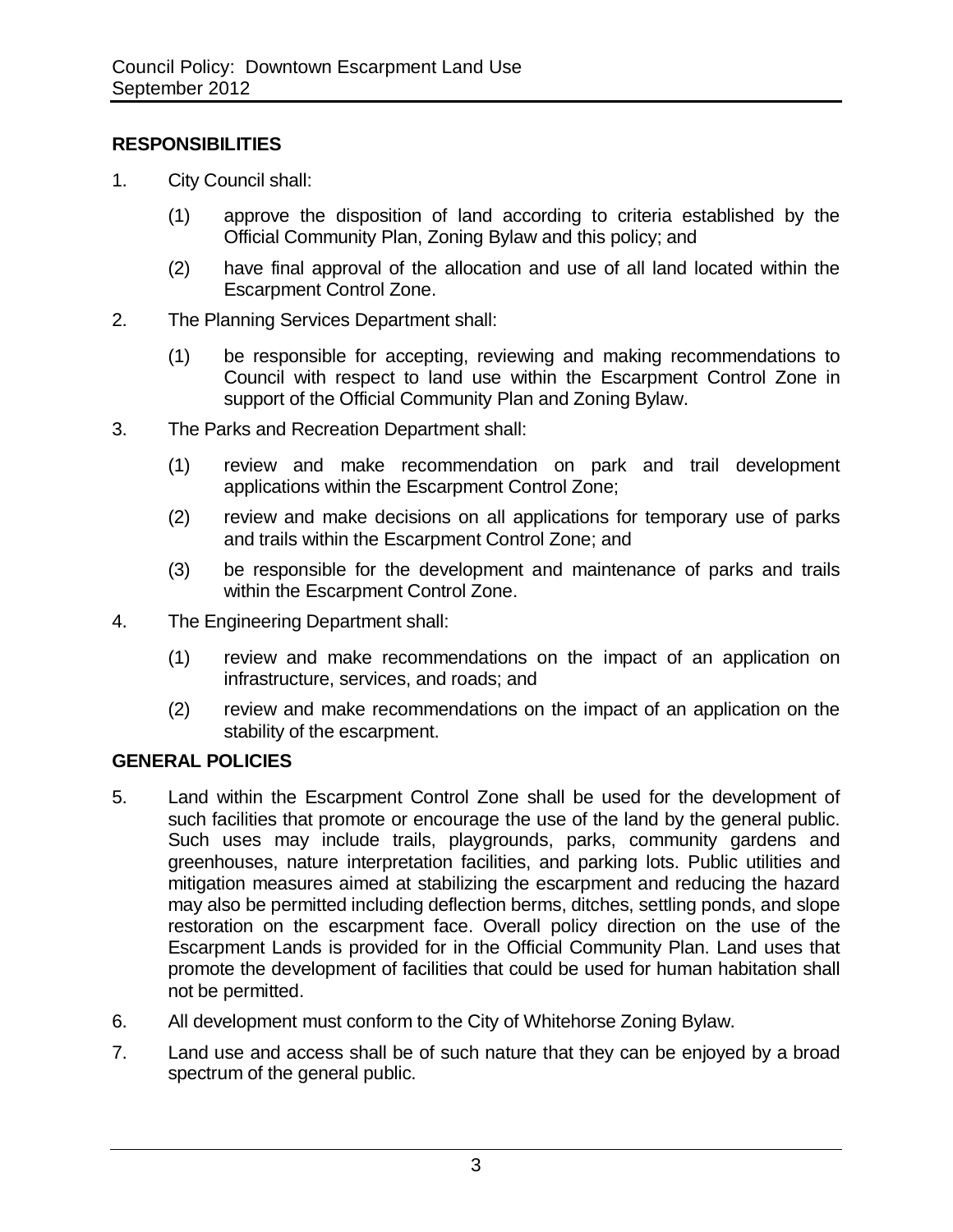- 8. Parking lots shall be used for the public, including employees, visitors, residents and patrons. Parking lots shall not be used to satisfy parking requirements for private developments.
- 9. Land uses are restricted to those that do not adversely impact the environmental sensitivity or stability of the escarpment lands.
- 10. Disposition of the land shall be by lease or land use permit only.
- 11. No use will be permitted that may pose a safety hazard to the general public.
- 12. All uses must preserve the natural vegetation in the escarpment except where removal is approved by the City.

#### **PROCEDURES**

- 11. **Application**
	- (1) Anyone interested in obtaining permission to use any part of the escarpment land for a public use must receive approval from the City of Whitehorse. Interested applicants must apply in writing to the Manager of Planning and Development Services. Each application must be accompanied with a site plan and a detailed development proposal.
	- (2) All applications will be reviewed for compliance with the City of Whitehorse Official Community Plan and the City of Whitehorse Zoning Bylaw. Recommendations will be made to the City Planning Standing Committee and Council by the Development Review Committee, having regard for any other study or report prepared for or by the City that affects this area.
	- (3) No development or use of the Escarpment Control Zone land shall occur prior to approval of the application by City of Whitehorse Council.
	- (4) City Council may attach conditions on the application in order to minimize impacts on the escarpment. Such conditions may include, but not be limited to, geotechnical studies prepared by the applicant or construction of deflection berms and other mitigation measures.

#### 12. **Public Notification**

All applications for use or development of publicly owned land within the Escarpment Control Zone (except temporary uses) shall be advertised in a local newspaper at least once no less than seven days prior the Council meeting at which the application is to be considered. In addition, a notice will be mailed out to all assessed property owners within 100 metres of the proposed development.

■2012-09-11